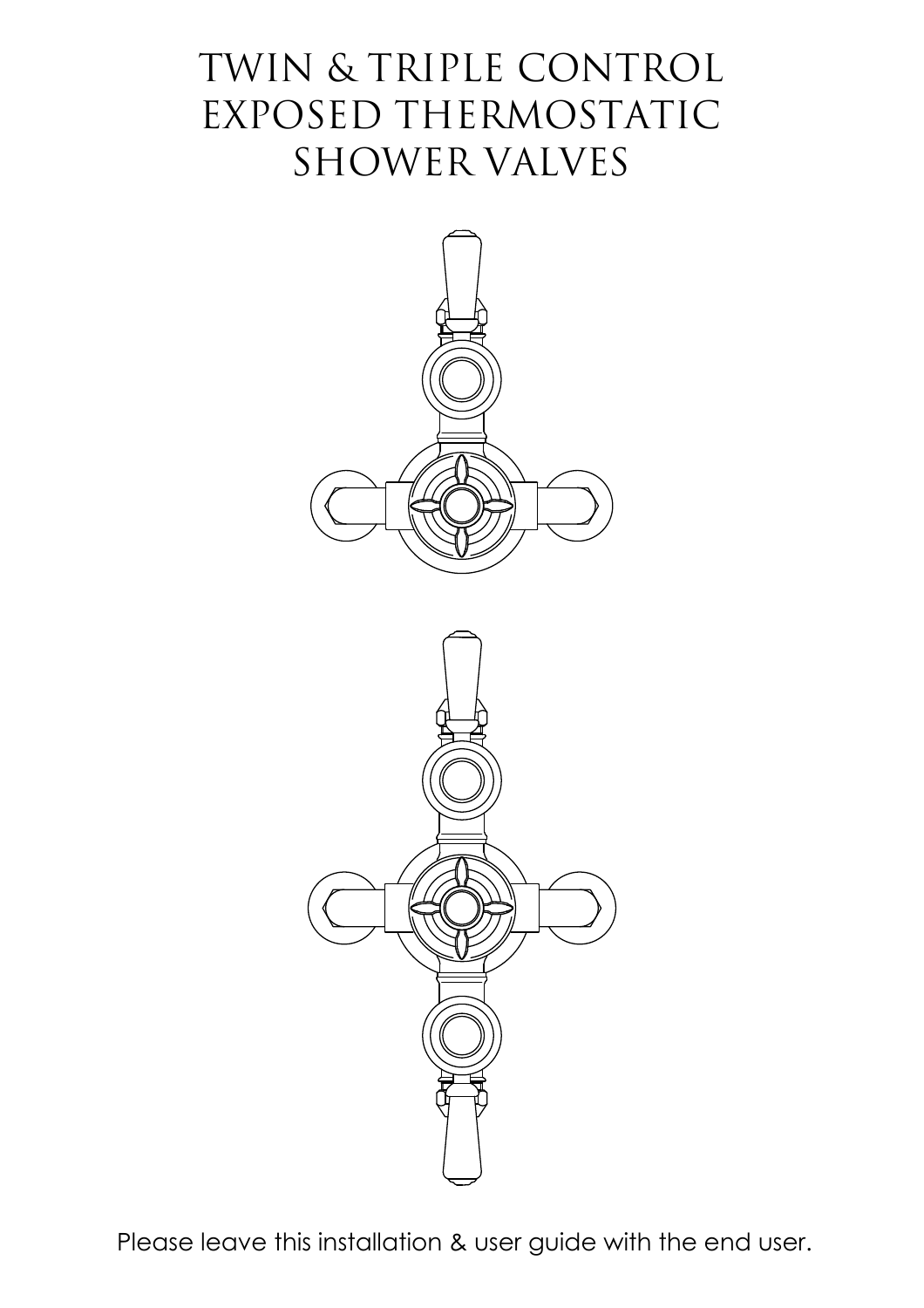## **Contents**

| 1.  | Introduction & Safety             | Page 2 |
|-----|-----------------------------------|--------|
| 2.  | <b>Technical Data</b>             | Page 2 |
| 3.  | <b>Dimensions</b>                 | Page 3 |
| 4.  | Components                        | Page 4 |
| 5.  | Cartridge Reversal                | Page 5 |
| 6.  | Installation                      | Page 5 |
| 7.  | Temperature Adjustment            | Page 6 |
| 8.  | Aftercare                         | Page 6 |
| 9.  | Conditions of Use & Commissioning | Page6  |
| 10. | Fault diagnosis                   | Page 7 |

#### **Important Information**

This installation guide is for the Twin & Triple Exposed Thermostatic Shower valves It covers the installation, maintenance and operation of the Shower Valve.

The Twin & Triple exposed valves are thermostatically regulated by a wax element. It is designed to provide a flow of water at a safe temperature when installed as described in this manual. The valve is suitable for both low and high pressure installations. The valve is also suitable, without modification, for all types of installation, including pumped gravity systems, mains pressure and combination boilers.

### **Safety**

We recommend that this product is fitted by a fully qualified installer. The installation must comply with all current water regulations.

Please note: This valve MUST be commissioned on site to suit site conditions.

In order for this product to operate as designed it must be installed, commissioned and maintained as stated in this manual.

#### **Technical Data For Conditions of use see Page 6**

Max Dynamic Pressure: 5 bar Min Dynamic Pressure: 0.1 bar Factory Outlet Temperature Setting: 43°C Minimum Temperature Differential (Mixed water to hot water): 10°C Temperature Stability: ±2°C

The valve is suitable, without modification, for all types of installation, including pumped gravity systems, mains pressure and combination boilers.

### **Twin & Triple Valve**

The hot inlet of the valve must be connected to the hot pipe work. The hot inlet of the valve will be marked.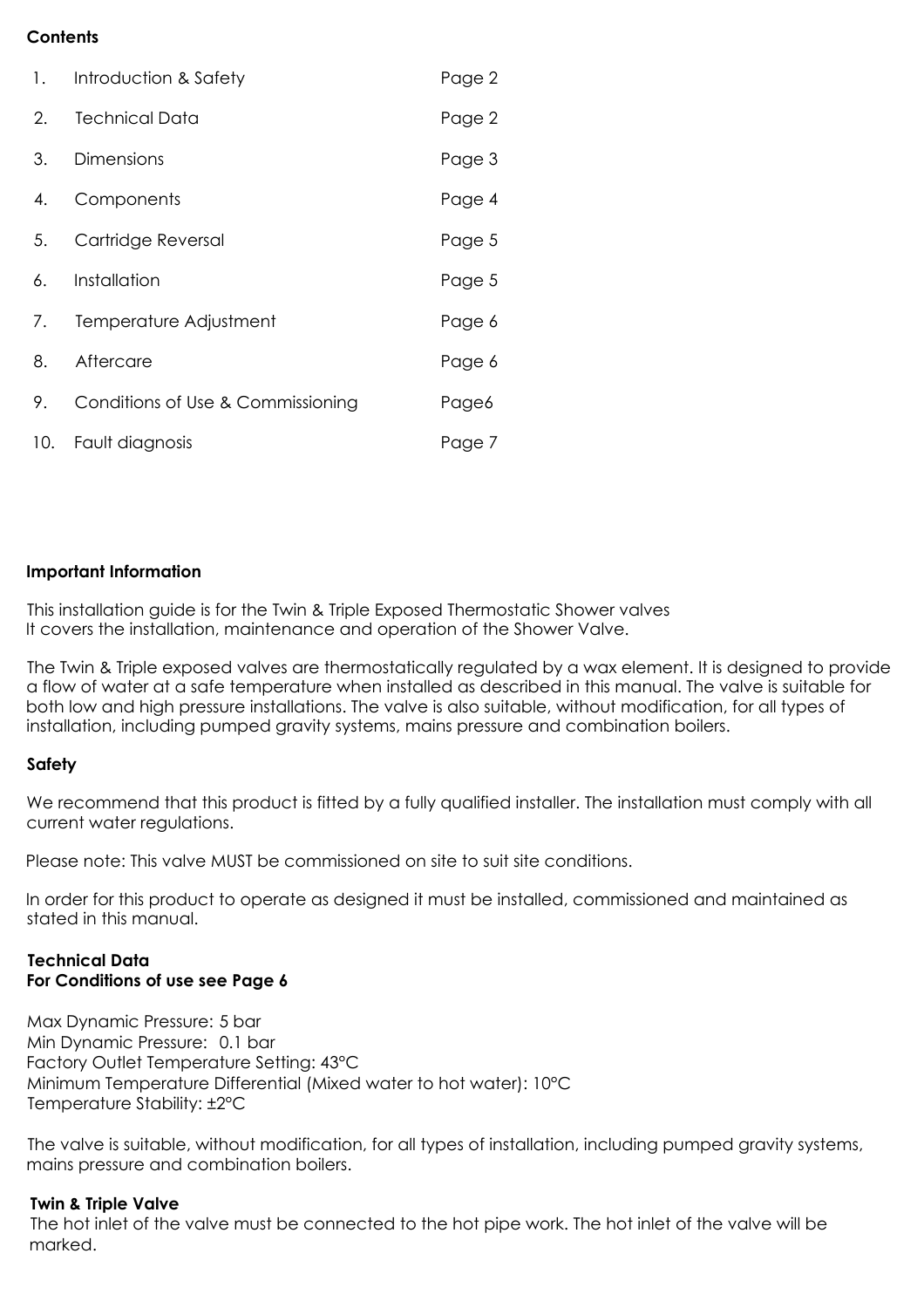

**Line drawing - Triple Valve**

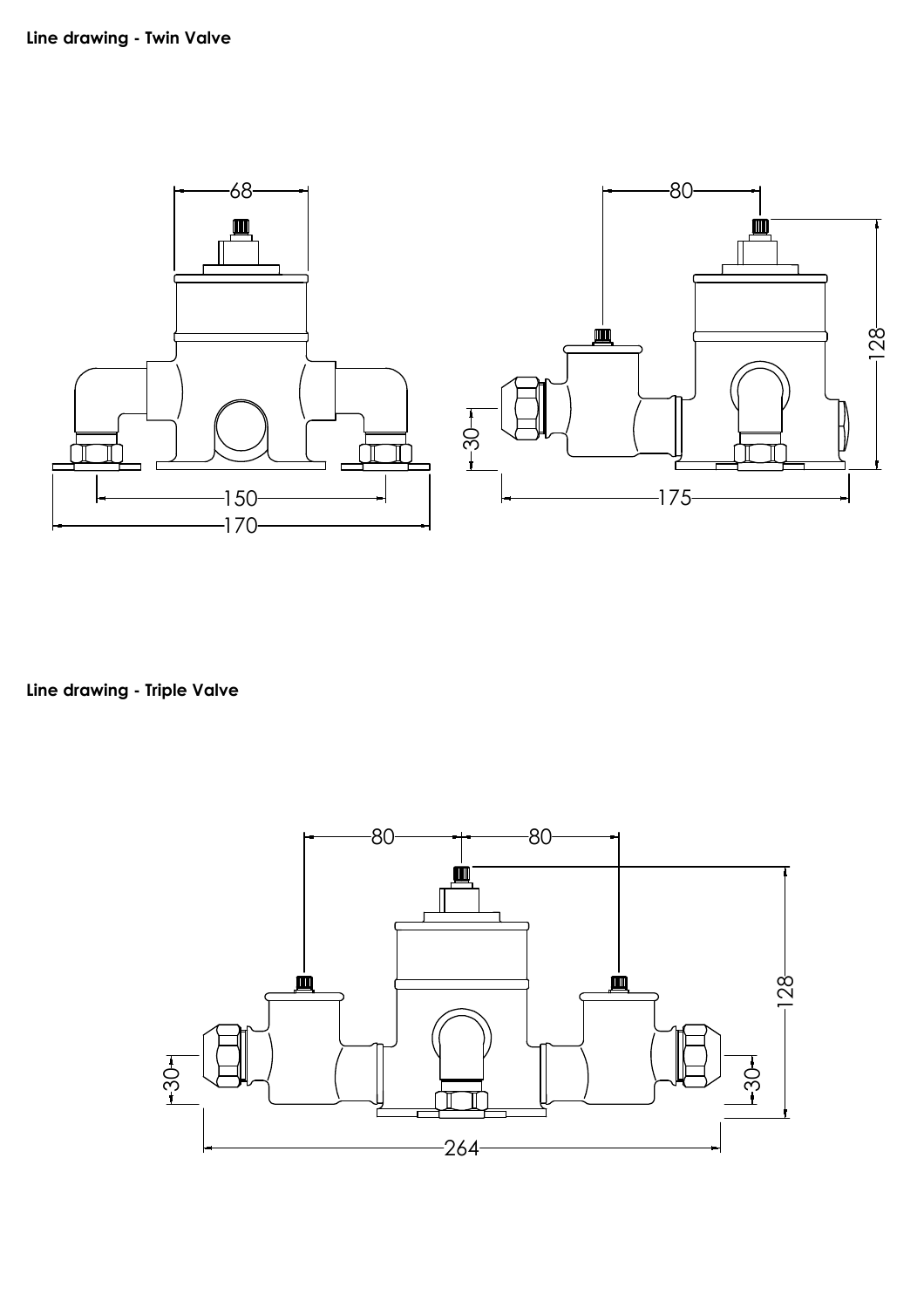| Componets      |                                |  |  |  |
|----------------|--------------------------------|--|--|--|
| 1              | <b>Decorative Cover</b>        |  |  |  |
| $\overline{2}$ | 'O' Ring                       |  |  |  |
| 3              | Cartridge Retaining Collar     |  |  |  |
| 4              | Thermostatic Cartridge Spindle |  |  |  |
| 5              | <b>Thermostatic Cartridge</b>  |  |  |  |
| 6              | Shower Body                    |  |  |  |
| 7              | <b>Blanking Plug</b>           |  |  |  |
| 8              | <b>Wall Fixing Screws</b>      |  |  |  |
| 9              | Inlet Elbow Inc' Mesh Filter   |  |  |  |
| 10             | <b>Check Valve</b>             |  |  |  |
| 11             | Olive                          |  |  |  |
| 12             | 15mm Compression Nut           |  |  |  |
| 13             | <b>Elbow Concealing Flange</b> |  |  |  |
| 14             | Wall Plug                      |  |  |  |
| 15             | <b>Fixing Hole</b>             |  |  |  |
| 16             | <b>Bayonet</b>                 |  |  |  |
| 17             | Grub Screw                     |  |  |  |
| 18             | Outlet Connecting Nut          |  |  |  |
| 19             | Flow Control Body              |  |  |  |
| 20             | CD Valve                       |  |  |  |

## **Hose Adaptor** To be used if a flexible hose  $\Box$ connection is required



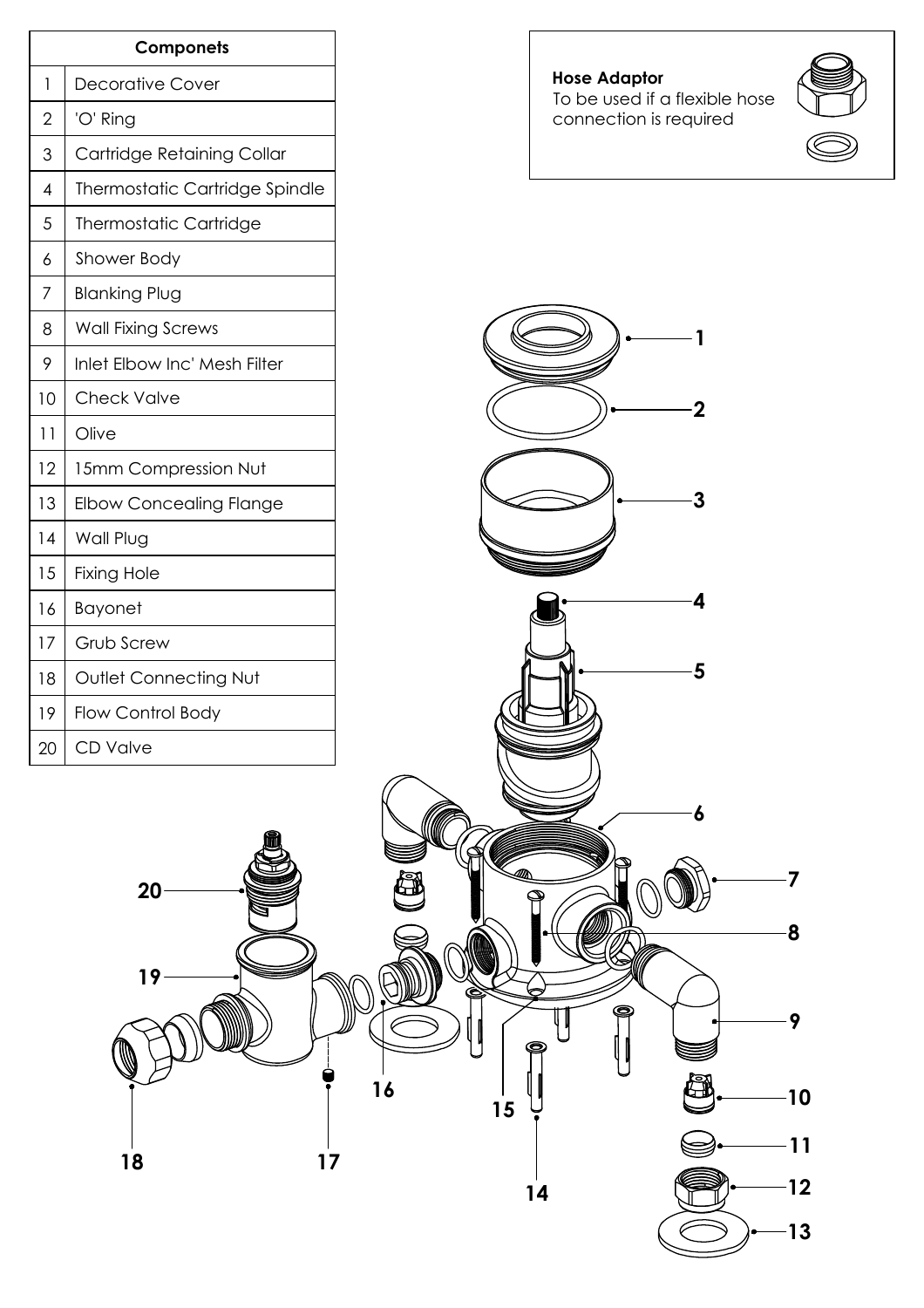## **Cartridge Reversal**

Please note that the pipework on site should be plumbed with the hot on the left and the cold on the right as you look at it. If this is not the case, instead of turning the valve body around to match the pipe work, the cartridge can be taken out of the valve body, turned 180° and placed back in the valve body. The Hot & Cold inlets will now match the incoming water.

When removing the cartridge, please undo the cartridge retaining collar and then pull gently on the cartridge.

There may be some residual water behind the cartridge. Remove the cartridge from the valve body and turn it 180° so that the positional lug on the cartridge lines up with the slot in the valve body.

Push the cartridge into the valve body making sure the lug is in the slot. Replace the cartridge retaining collar being careful not to over tighten.



## **Installation**

- 1. Before installation, please read the Conditions of Use & Commissioning section (depending on installation type) and ensure the system supply conditions comply.
- 2. You must install accessible isolation valves in the HOT & COLD water supply lines for servicing purposes.
- 3. The plumbing inlet connections are 15mm compression.
- 4. Determine the fixing position for the valve.
- 5. Screw the shower valve body in position, using the fixing holes that are cast into the base of the body.
- 6. Now the shower valve body is securely mounted onto the wall, make sure the pipe work is thoroughly flushed through to remove any debris from the system before connecting the water supplies. **Failure to do this could invalidate the guarantee.**
- 7. The plumbing connections should then be made to the HOT & COLD water inlets (which are clearly marked). **If for some reason the pipe work feeds on site are the wrong way around, the cartridge can** be taken out of the valve body, turned 180° and placed back in the valve body.
- 8. Make the plumbing connection to the water outlet. This will take the water to the chosen auxiliary product (shower kit) you have selected to run with this shower.
- 9. Turn on the water supply and check for leaks.
- 10. Check the max water temperature from the terminal fitting with a thermometer. The recommended maximum terminal outlet temperature is 41°C. If the water temperature is not suitable please see the Temperature Adjustment Section. Please Note: The mixed water temperature at the terminal fitting must never exceed 46°C.
- 11. The valve can now be commissioned. Depending on the valves application, please see the Conditions of Use & Commissioning sections for commissioning.
- 12. Apply a small bead of silicone behind both chrome elbow concealing flanges (this will give a water tight seal so water cannot ingress into the wall cavity).
- 13. Fit the chrome control handles. The thermostatic control handle is clearly marked with H & C. Your shower valve is now ready for use.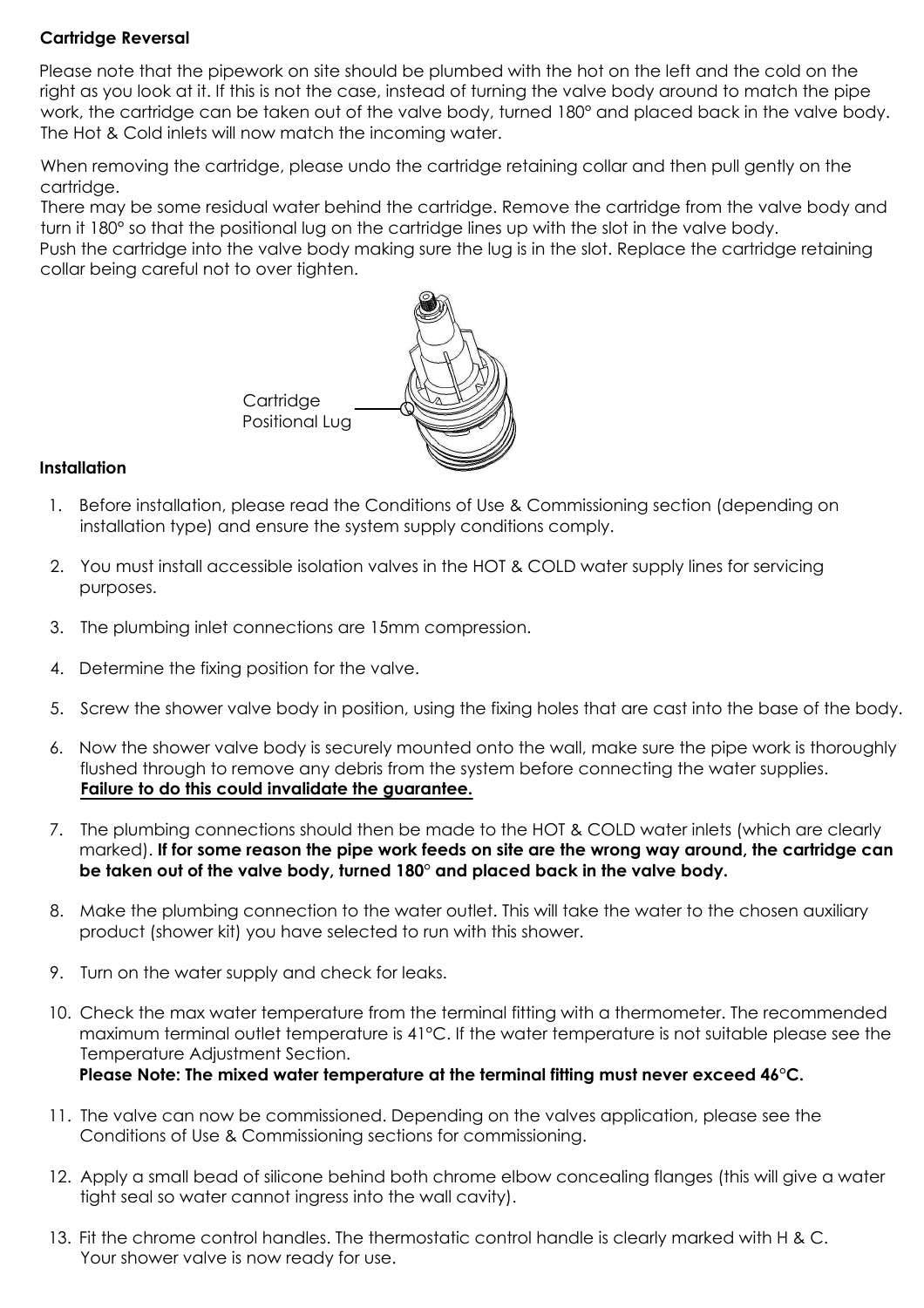## **Temperature Adjustment**

- 1. Remove the handle on the thermostat control. The spline will now be exposed.
- 2. Turn the shower flow control fully on.
- 3. If the shower is too cold then turn the spline anti-clockwise. If the shower is too hot then turn the spline clockwise. Let the water temperature stabilise after every adjustment. We recommend a max temperature of 41°C. The mixed water temperature at the terminal fitting must never exceed 46°C.
- 4. When the temperature is correct turn the flow control off. Do not move the spline again until after the handle is secured in place. The max temperature is now set and any movement of the spline will alter the temperature.
- 5. The handle can now be put back in place. **When the handle is being placed over the spline, please ensure that the handle Stop Lug is against the cartridge Stop Lug preventing the handle from being turned any further anti clockwise. This prevents the shower valve from reaching a temperature that is higher than the set point.** Please see the diagram below.
- 6. The handle can now be fixed in place. The shower should have a safe maximum showering temperature.

#### **Cartridge Stop Lug**

The handle stop lug should be against this face at the maximum temperature setting. This stops further anti-clockwise movement.



#### **Aftercare**

- · When cleaning the valve please do not use a substance that could possibly damage the surface finish. We recommend that soapy water with a mild detergent is used.
- · Please take care not to damage the surface finish of the valve. The finish is polished chrome and can be easily marked.

#### **Conditions of Use & Commissioning**

|                                 | <b>High Pressure</b>      | Low Pressure              |
|---------------------------------|---------------------------|---------------------------|
| Maximum Static Pressure - Bar   | IÜ                        |                           |
| Flow Pressure, Hot & Cold - Bar | 1 to 5                    | 0.1 to 1                  |
| Hot Supply Temperature - °C     | 55 to 65                  | 55 to 65                  |
| Cold Supply Temperature - °C    | Equal to or less than 25° | Equal to or less than 25° |